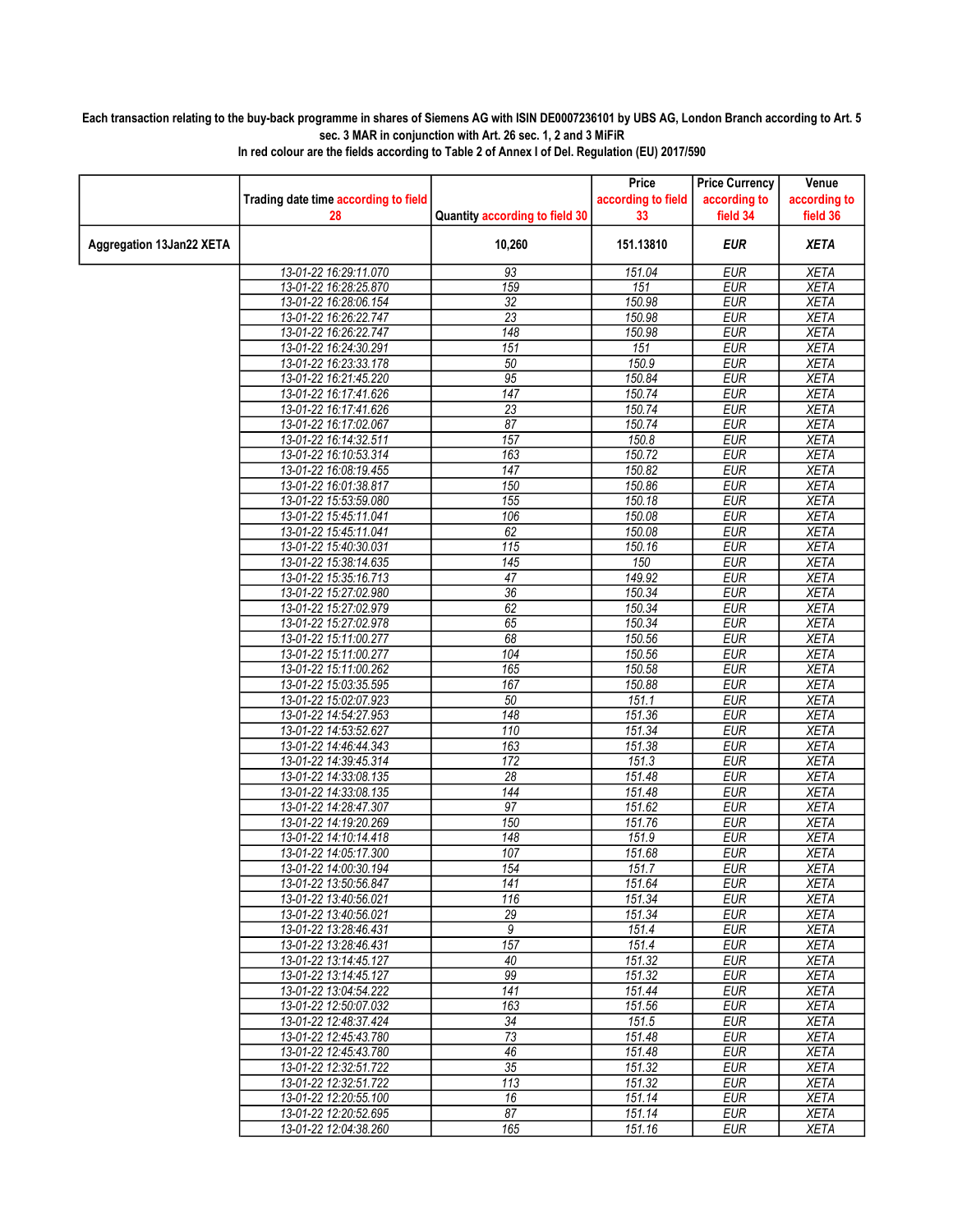| 13-01-22 11:55:02.380 | 146             | 151.12 | <b>EUR</b> | <b>XETA</b> |
|-----------------------|-----------------|--------|------------|-------------|
| 13-01-22 11:42:23.341 | 44              | 151.36 | <b>EUR</b> | <b>XETA</b> |
| 13-01-22 11:42:23.341 | 102             | 151.36 | <b>EUR</b> | <b>XETA</b> |
| 13-01-22 11:29:23.535 | 143             | 151.44 | <b>EUR</b> | <b>XETA</b> |
| 13-01-22 11:26:46.547 | 50              | 151.5  | <b>EUR</b> | <b>XETA</b> |
| 13-01-22 11:26:46.547 | 62              | 151.5  | <b>EUR</b> | <b>XETA</b> |
| 13-01-22 11:19:27.224 | 88              | 151.38 | <b>EUR</b> | <b>XETA</b> |
| 13-01-22 11:19:27.224 | 72              | 151.38 | <b>EUR</b> | <b>XETA</b> |
| 13-01-22 11:06:09.283 | 170             | 151.42 | <b>EUR</b> | <b>XETA</b> |
| 13-01-22 10:52:03.329 | 163             | 151.24 | <b>EUR</b> | <b>XETA</b> |
| 13-01-22 10:39:03.418 | 167             | 151.2  | <b>EUR</b> | <b>XETA</b> |
| 13-01-22 10:29:52.082 | 147             | 151.32 | <b>EUR</b> | <b>XETA</b> |
| 13-01-22 10:18:10.937 | 148             | 151    | <b>EUR</b> | <b>XETA</b> |
| 13-01-22 10:13:39.996 | $\overline{82}$ | 150.92 | <b>EUR</b> | <b>XETA</b> |
| 13-01-22 10:12:38.371 | 93              | 151.02 | <b>EUR</b> | <b>XETA</b> |
| 13-01-22 10:11:36.507 | $\overline{39}$ | 150.92 | <b>EUR</b> | <b>XETA</b> |
| 13-01-22 10:02:07.472 | 142             | 151.18 | <b>EUR</b> | <b>XETA</b> |
| 13-01-22 09:53:45.176 | 173             | 151.18 | <b>EUR</b> | <b>XETA</b> |
| 13-01-22 09:47:14.305 | 145             | 151.1  | <b>EUR</b> | <b>XETA</b> |
| 13-01-22 09:39:17.306 | 6               | 150.94 | <b>EUR</b> | <b>XETA</b> |
| 13-01-22 09:39:17.305 | 149             | 150.94 | <b>EUR</b> | <b>XETA</b> |
| 13-01-22 09:26:01.030 | 132             | 150.84 | <b>EUR</b> | <b>XETA</b> |
| 13-01-22 09:26:01.029 | 41              | 150.84 | <b>EUR</b> | <b>XETA</b> |
| 13-01-22 09:17:59.651 | 161             | 150.76 | <b>EUR</b> | <b>XETA</b> |
| 13-01-22 09:10:00.703 | 29              | 150.92 | <b>EUR</b> | <b>XETA</b> |
| 13-01-22 09:10:00.703 | 126             | 150.92 | <b>EUR</b> | <b>XETA</b> |
| 13-01-22 09:06:26.262 | 66              | 150.92 | <b>EUR</b> | <b>XETA</b> |
| 13-01-22 09:06:26.262 | 47              | 150.92 | <b>EUR</b> | <b>XETA</b> |
| 13-01-22 09:01:32.775 | 96              | 151.02 | <b>EUR</b> | <b>XETA</b> |
| 13-01-22 09:01:32.775 | 61              | 151.02 | <b>EUR</b> | <b>XETA</b> |
| 13-01-22 08:51:01.930 | 143             | 151.16 | <b>EUR</b> | <b>XETA</b> |
| 13-01-22 08:43:07.940 | 142             | 151.12 | <b>EUR</b> | <b>XETA</b> |
| 13-01-22 08:37:51.227 | 142             | 151.2  | <b>EUR</b> | <b>XETA</b> |
| 13-01-22 08:28:25.251 | $\mathfrak{Z}$  | 151.74 | <b>EUR</b> | <b>XETA</b> |
| 13-01-22 08:28:25.246 | 142             | 151.74 | <b>EUR</b> | <b>XETA</b> |
| 13-01-22 08:23:20.216 | 46              | 151.44 | <b>EUR</b> | <b>XETA</b> |
| 13-01-22 08:23:20.216 | 97              | 151.44 | <b>EUR</b> | <b>XETA</b> |
| 13-01-22 08:18:00.476 | 116             | 151.68 | <b>EUR</b> | <b>XETA</b> |
| 13-01-22 08:17:53.156 | 163             | 151.74 | <b>EUR</b> | <b>XETA</b> |
| 13-01-22 08:09:32.152 | 154             | 151.82 | <b>EUR</b> | <b>XETA</b> |
| 13-01-22 08:02:47.964 | 165             | 151.94 | <b>EUR</b> | <b>XETA</b> |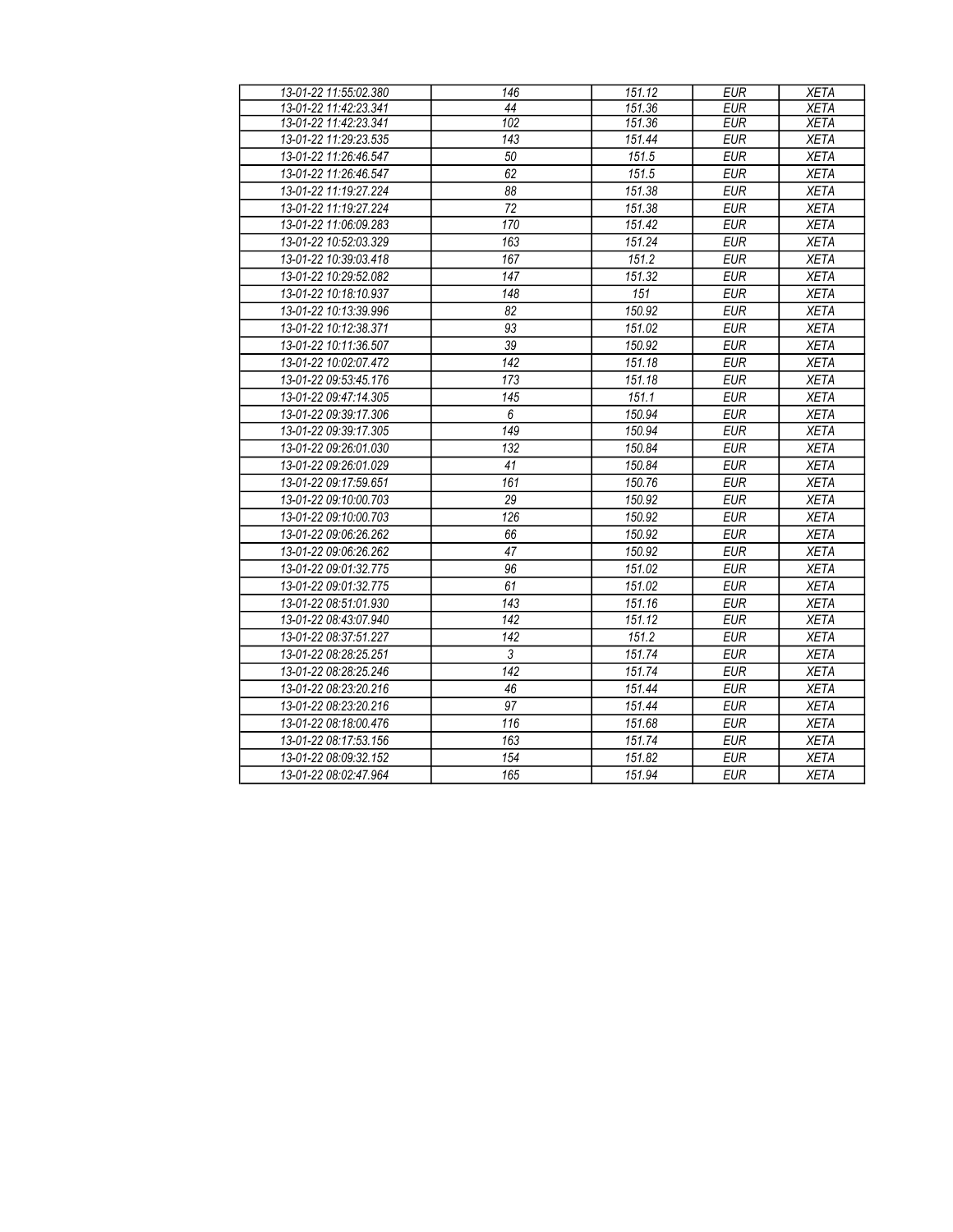## Each order relating to the buy-back programme above according to Art. 5 sec. 3 MAR in conjunction with Art. 25 sec. 1 and 2 MiFiR

In red colour are the fields according to Table 2 of the Annex of Del. Regulation (EU) 2017/580; alternatively you may report the

| Date and Time according to field 9 | <b>Segment MIC code</b><br>according to field 16 | <b>Transaction price</b><br>according to field 28 | <b>Price currency according</b><br>to field 29 | <b>Buy-sell indicator</b><br>according to field 32 |
|------------------------------------|--------------------------------------------------|---------------------------------------------------|------------------------------------------------|----------------------------------------------------|
| 13-01-22 16:29:11.070              | <b>XETA</b>                                      | 151.04                                            | <b>EUR</b>                                     | <b>BUY</b>                                         |
| 13-01-22 16:28:25.870              | <b>XETA</b>                                      | 151                                               | <b>EUR</b>                                     | <b>BUY</b>                                         |
| 13-01-22 16:28:06.154              | <b>XETA</b>                                      | 150.98                                            | <b>EUR</b>                                     | <b>BUY</b>                                         |
| 13-01-22 16:26:22.747              | <b>XETA</b>                                      | 150.98                                            | <b>EUR</b>                                     | <b>BUY</b>                                         |
| 13-01-22 16:26:22.747              | <b>XETA</b>                                      | 150.98                                            | <b>EUR</b>                                     | <b>BUY</b>                                         |
| 13-01-22 16:24:30.291              | <b>XETA</b>                                      | 151                                               | <b>EUR</b>                                     | <b>BUY</b>                                         |
| 13-01-22 16:23:33.178              | <b>XETA</b>                                      | 150.9                                             | <b>EUR</b>                                     | <b>BUY</b>                                         |
| 13-01-22 16:21:45.220              | <b>XETA</b>                                      | 150.84                                            | <b>EUR</b>                                     | <b>BUY</b>                                         |
| 13-01-22 16:17:41.626              | <b>XETA</b>                                      | 150.74                                            | <b>EUR</b>                                     | <b>BUY</b>                                         |
| 13-01-22 16:17:41.626              | <b>XETA</b>                                      | 150.74                                            | <b>EUR</b>                                     | <b>BUY</b>                                         |
| 13-01-22 16:17:02.067              | <b>XETA</b>                                      | 150.74                                            | <b>EUR</b>                                     | <b>BUY</b>                                         |
| 13-01-22 16:14:32.511              | <b>XETA</b>                                      | 150.8                                             | <b>EUR</b>                                     | <b>BUY</b>                                         |
| 13-01-22 16:10:53.314              | <b>XETA</b>                                      | 150.72                                            | <b>EUR</b>                                     | <b>BUY</b>                                         |
| 13-01-22 16:08:19.455              | <b>XETA</b>                                      | 150.82                                            | <b>EUR</b>                                     | <b>BUY</b>                                         |
| 13-01-22 16:01:38.817              | <b>XETA</b>                                      | 150.86                                            | <b>EUR</b>                                     | <b>BUY</b>                                         |
| 13-01-22 15:53:59.080              | <b>XETA</b>                                      | 150.18                                            | <b>EUR</b>                                     | <b>BUY</b>                                         |
| 13-01-22 15:45:11.041              | <b>XETA</b>                                      | 150.08                                            | <b>EUR</b>                                     | <b>BUY</b>                                         |
| 13-01-22 15:45:11.041              | <b>XETA</b>                                      | 150.08                                            | <b>EUR</b>                                     | <b>BUY</b>                                         |
| 13-01-22 15:40:30.031              | <b>XETA</b>                                      | 150.16                                            | <b>EUR</b>                                     | <b>BUY</b>                                         |
| 13-01-22 15:38:14.635              | <b>XETA</b>                                      | 150                                               | <b>EUR</b>                                     | <b>BUY</b>                                         |
| 13-01-22 15:35:16.713              | <b>XETA</b>                                      | 149.92                                            | <b>EUR</b>                                     | <b>BUY</b>                                         |
| 13-01-22 15:27:02.980              | <b>XETA</b>                                      | 150.34                                            | <b>EUR</b>                                     | <b>BUY</b>                                         |
| 13-01-22 15:27:02.979              | <b>XETA</b>                                      | 150.34                                            | <b>EUR</b>                                     | <b>BUY</b>                                         |
| 13-01-22 15:27:02.978              | <b>XETA</b>                                      | 150.34                                            | <b>EUR</b>                                     | <b>BUY</b>                                         |
| 13-01-22 15:11:00.277              | <b>XETA</b>                                      | 150.56                                            | <b>EUR</b>                                     | <b>BUY</b>                                         |
| 13-01-22 15:11:00.277              | <b>XETA</b>                                      | 150.56                                            | <b>EUR</b>                                     | <b>BUY</b>                                         |
| 13-01-22 15:11:00.262              | <b>XETA</b>                                      | 150.58                                            | <b>EUR</b>                                     | <b>BUY</b>                                         |
| 13-01-22 15:03:35.595              | <b>XETA</b>                                      | 150.88                                            | <b>EUR</b>                                     | <b>BUY</b>                                         |
| 13-01-22 15:02:07.923              | <b>XETA</b>                                      | 151.1                                             | <b>EUR</b>                                     | <b>BUY</b>                                         |
| 13-01-22 14:54:27.953              | <b>XETA</b>                                      | 151.36                                            | <b>EUR</b>                                     | <b>BUY</b>                                         |
| 13-01-22 14:53:52.627              | <b>XETA</b>                                      | 151.34                                            | <b>EUR</b>                                     | <b>BUY</b>                                         |
| 13-01-22 14:46:44.343              | <b>XETA</b>                                      | 151.38                                            | <b>EUR</b>                                     | <b>BUY</b>                                         |
| 13-01-22 14:39:45.314              | <b>XETA</b>                                      | 151.3                                             | <b>EUR</b>                                     | <b>BUY</b>                                         |
| 13-01-22 14:33:08.135              | <b>XETA</b>                                      | 151.48                                            | <b>EUR</b>                                     | <b>BUY</b>                                         |
| 13-01-22 14:33:08.135              | <b>XETA</b>                                      | 151.48                                            | <b>EUR</b>                                     | <b>BUY</b>                                         |
| 13-01-22 14:28:47.307              | <b>XETA</b>                                      | 151.62                                            | <b>EUR</b>                                     | <b>BUY</b>                                         |
| 13-01-22 14:19:20.269              | <b>XETA</b>                                      | 151.76                                            | <b>EUR</b>                                     | <b>BUY</b>                                         |
| 13-01-22 14:10:14.418              | <b>XETA</b>                                      | 151.9                                             | <b>EUR</b>                                     | <b>BUY</b>                                         |
| 13-01-22 14:05:17.300              | <b>XETA</b>                                      | 151.68                                            | <b>EUR</b>                                     | <b>BUY</b>                                         |
| 13-01-22 14:00:30.194              | <b>XETA</b>                                      | 151.7                                             | <b>EUR</b>                                     | <b>BUY</b>                                         |
| 13-01-22 13:50:56.847              | <b>XETA</b>                                      | 151.64                                            | <b>EUR</b>                                     | <b>BUY</b>                                         |
| 13-01-22 13:40:56.021              | <b>XETA</b>                                      | 151.34                                            | <b>EUR</b>                                     | <b>BUY</b>                                         |
| 13-01-22 13:40:56.021              | <b>XETA</b>                                      | 151.34                                            | <b>EUR</b>                                     | <b>BUY</b>                                         |
| 13-01-22 13:28:46.431              | <b>XETA</b>                                      | 151.4                                             | <b>EUR</b>                                     | <b>BUY</b>                                         |
| 13-01-22 13:28:46.431              | <b>XETA</b>                                      | 151.4                                             | <b>EUR</b>                                     | <b>BUY</b>                                         |
| 13-01-22 13:14:45.127              | <b>XETA</b>                                      | 151.32                                            | <b>EUR</b>                                     | <b>BUY</b>                                         |
| 13-01-22 13:14:45.127              | <b>XETA</b>                                      | 151.32                                            | <b>EUR</b>                                     | <b>BUY</b>                                         |
| 13-01-22 13:04:54.222              | <b>XETA</b>                                      | 151.44                                            | <b>EUR</b>                                     | <b>BUY</b>                                         |